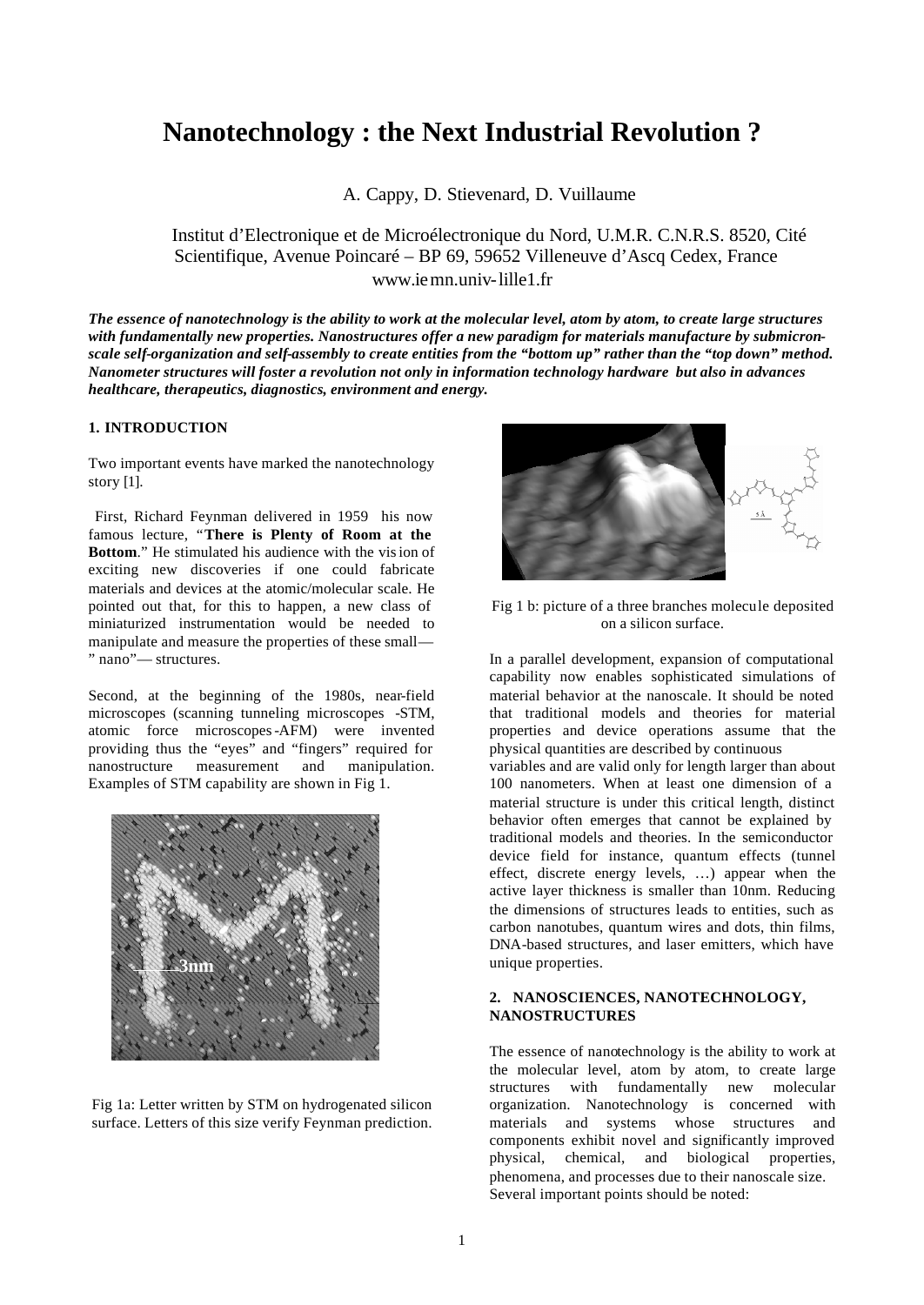- New behavior at the nanoscale is not necessarily predictable from that observed at large size scales.
- The most important changes in behavior are caused not by the order of magnitude size reduction, but by newly observed phenomena intrinsic to or becoming predominant at the nanoscale, such as size confinement, predominance of interfacial phenomena and quantum mechanics.
- Once it is possible to control feature size, it is also possible to enhance material properties and device functions beyond those that we currently know or even consider as feasible. Such new forms of materials and devices herald a revolutionary age for science and technology, provided we can discover and fully utilize the underlying principles.
- Nanotechnologies are multidisciplinary by nature (Fig.2).



**Fig. 2 :** Experimental sciences are converging toward the' nanoworld'

#### **3. NANODEVICES, NANOELECTRONICS.**

A number of examples of devices in the microelectronics and telecommunication industries rely on nanoscale phenomena for their operation. Thus, two dimensional systems such as two-dimensional electron gas can be considered as one dimensional nanotechnologies, quantum wires as two dimensional nanotechnologies and quantum dots as three dimensional nanotechnologies. The extension from one to three nanodimensions is not straightforward but the payoffs can be enormous. Breakthroughs in attempting to produce three-dimensional nanodevices include the following:

• Demonstration of coulomb blockade, and single electron memory and logic elements operating at room temperature [2,3]

- Integration of scanning probe tips into sizeable arrays for lithographic and mechanical storage applications [4]( Fig 3.)
- Fabrication of photonic band-gap structures [5] (Fig.3)



Fig.3a. 30 nm tip on GaAs. (Courtesy of A. Vanoverschelde, IEMN)



Fig.3b Array od nanoscaled tips on GaAs(Courtesy of A. Vanoverschelde, IEMN)



Fig.3c high aspect ratio photonic bandgap (Courtesy of D. Lippens, IEMN)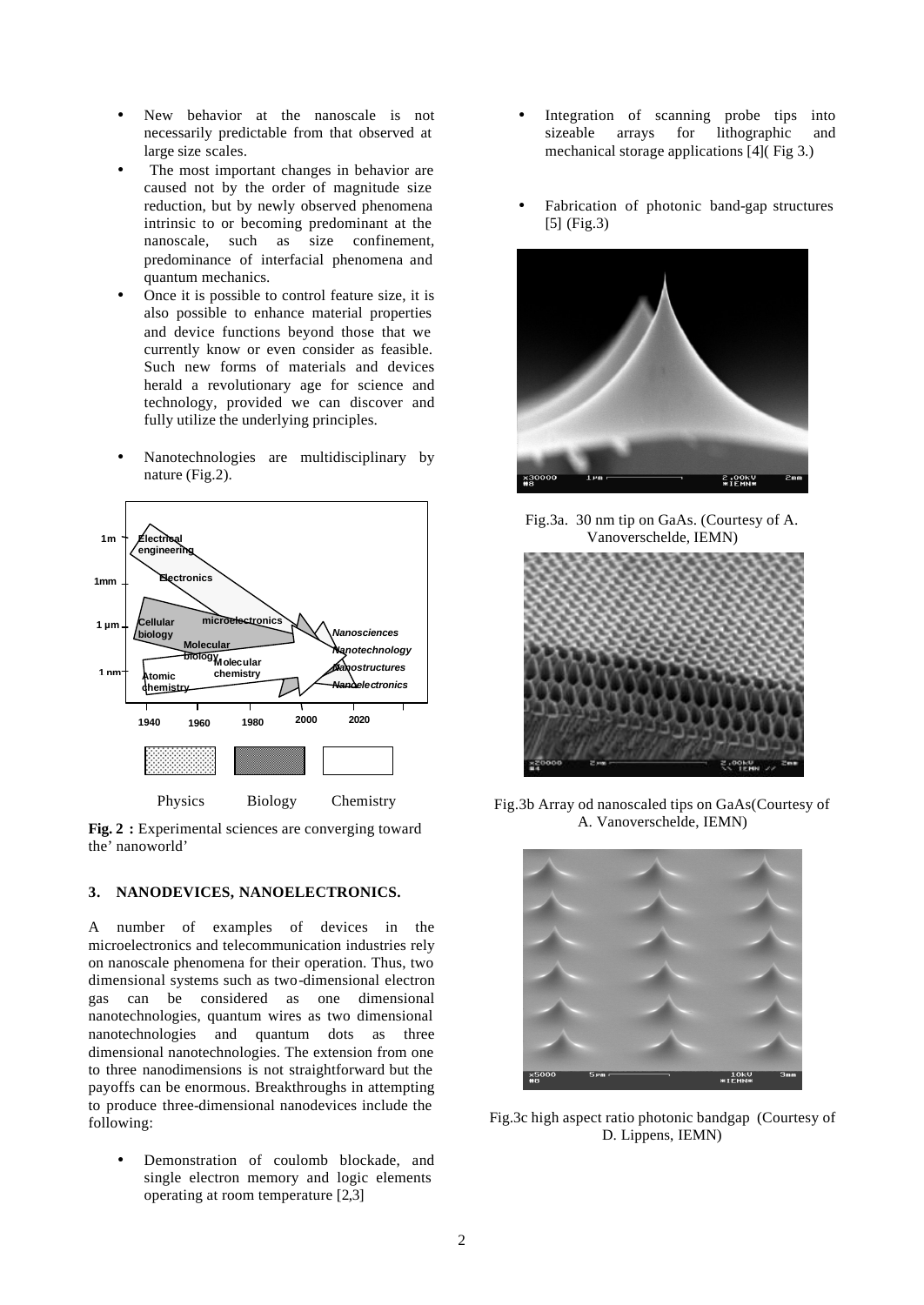In addition, our ability to manipulate matter at nanoscales combined with advances in the synthesis and directed or self-assembly of nanostructures has resulted in advances in a number of scientific areas.

- Preparation of carbon nanotubes and fabrication of electronic devices from these materials [6]
- Demonstration of transport measurement of individual molecules carefully placed onto electrical contacts [7]
- Explosion in the availability of near field microscope and their use to fabricate nanostructures [8]
- Introduction of biomolecules and supermolecular structures into the field of nanodevices [9]

Associated with these developments, nanostructures offer a new paradigm for materials manufacture by submicron-scale self-organization and self-assembly to create entities from the "bottom up" rather than the "top down" method. However, we are just beginning to understand some of the principles to use to create "by design" nanostructures and how to economically fabricate nanodevices and systems. Each significant advance in understanding the physical/chemical/biological properties and fabrication principles, as well as in development of predictive methods to control them, is likely to lead to major advances in our ability to design, fabricate and assemble the nanostructures and nanodevices into a working system. "Bottom up" approaches, closely linked as they are to the field of molecular electronics are elegant, cheap, and possibly enormously powerful techniques for future mass replication, but their applicability remains limited until total control over the emerging structures in terms of wiring and interconnections can be obtained. It is clear that new architectures are required for such bottom up fabrication approaches [10]. The specific quantum mechanical properties of many nanodevices require radically novel architectures approaches. Such approaches are now starting to be introduced by the architecture experts. Concepts like fault tolerant architecture, parallel processing, neural nets are directly translatable into conventional (Si) hardware, whereas more advanced concepts like non dissipative and quantum computing, DNA-based computing will certainly required the implementation of novel nanodevices

#### **4. INDUSTRIAL ASPECTS OF NANOTECHNOLOGY**

Several industrial domains have been identified as essential for future applications of nanotechnologies:

- Nanostructured materials: how to design and to fabricate stronger, lighter, harder, self-repairing and safer materials. Nanocomposites and nanoparticule reinforces polymers could for instance be used for automotive applications.

-Nanoelectronics, optoelectronics ans magnetics: It is foreseeable that nanometer structures will foster a revolution in information technology hardware rivaling the microelectronics revolution 30 years ago.

- Advances healthcare, therapeutics and diagnostics: nanotechnology will contribute to significant advances through the development of biosensors and improved imaging technologies. Drugs production and delivery are expected to be drastically change in the next decade.

-Environment and Energy: Nanotechnology has the potential to significantly impact energy storage, efficiency and production. The use of Through Capacitor technology could be use for water desalinization with better efficiency and energy dissipation that conventional reverse osmosis.

## **5. CONCLUSION**

Nanometer structures will foster a revolution in information technology hardware rivaling the microelectronics revolution begun about 30 years ago that displaced vacuum tube electronics. Minuscule transistors and memory chips will improve computer speed and efficiency by factors of millions, expand mass storage electronics to multi-terabit memory capacity that will increase the memory storage per unit surface a thousand-fold and make data available on a pinhead, and reduce power consumption tens of thousands of times. Commu nication paradigms will change by increasing bandwidth a hundred times which will reduce business travel and commuting and by developing foldable panel displays that are also ten times brighter. Merging biological and nonbiological objects into interacting systems will create new generations of sensors, processors, and nanodevices. Rapid development of nanotechnology will require changes in the laboratory and human resource infrastructure in universities, and in the education of nanotechnology professionals.

l